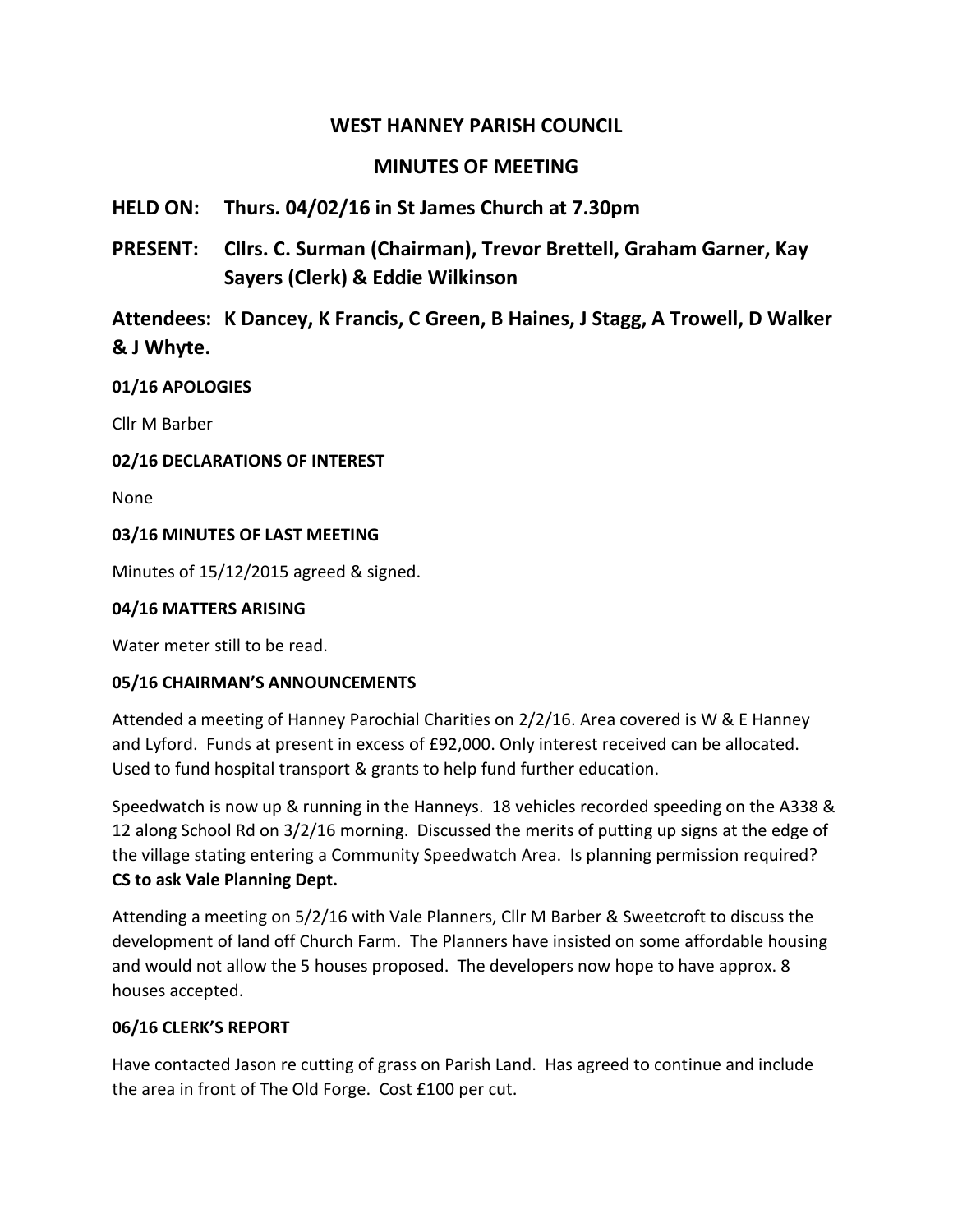#### **07/16 PLANNING**

P15/V2291/FUL Land off Church Farm - Withdrawn

P15/V2366/FUL Land off RFC – Application Granted

P15/V2655/HH Jubilee Cottage – Application Granted

P15/V2543/FUL Priors Court – Application Granted

P15/V2990/FUL & P15/V2991/LB Barn to rear of Prior's Court – PC has no objections

P15/V2887/FUL Land off School Rd – PC has strongly objected

P15/V3020/HH 8 School Rd – PC has no objection to building but objects to 6ft wall.

P16/V0094/HH 3 Cherry Orchard – PC has no objections

#### **08/16 FINANCIAL REPORT**

See attached report for 16/12/2015 to 04/02/2016

#### **09/16 STREET NAMES FOR NEW DEVELOPMENTS**

**Land off Church Farm** Developer has put forward St James Lane. Meeting did not think Lane was appropriate. Would prefer Eady Way or St James Way. **KS to inform The Vale.**

**Land off Church St** B Haines is to advise PC of the original name of the piece of land. This may be appropriate.

#### **10/16 GALLOWS HAM**

The current tenant has asked the PC's permission to modify the entrance to make the access safer. PC has no objections. **KS to advise Mr. Spindloe.**

#### **11/16 ROADSIDE CLEANING**

The road edges around the village have not been swept and water gulleys are being blocked. EH has looked into the hire of a road sweeper. A recent e-mail from OCC states that The District Council is responsible for street cleansing. **CS to contact Biffa (Vale Contractor) to see if they will do it.**

#### **12/16 PARISH COUNCIL WEBSITE**

Under new legislation small PC's (turnover less than £25,000) will be exempt from routine external audit. However they will be subject to a new Transparency Code. Data & information specified in this Code must be published on a website which is publicly accessible free of charge.